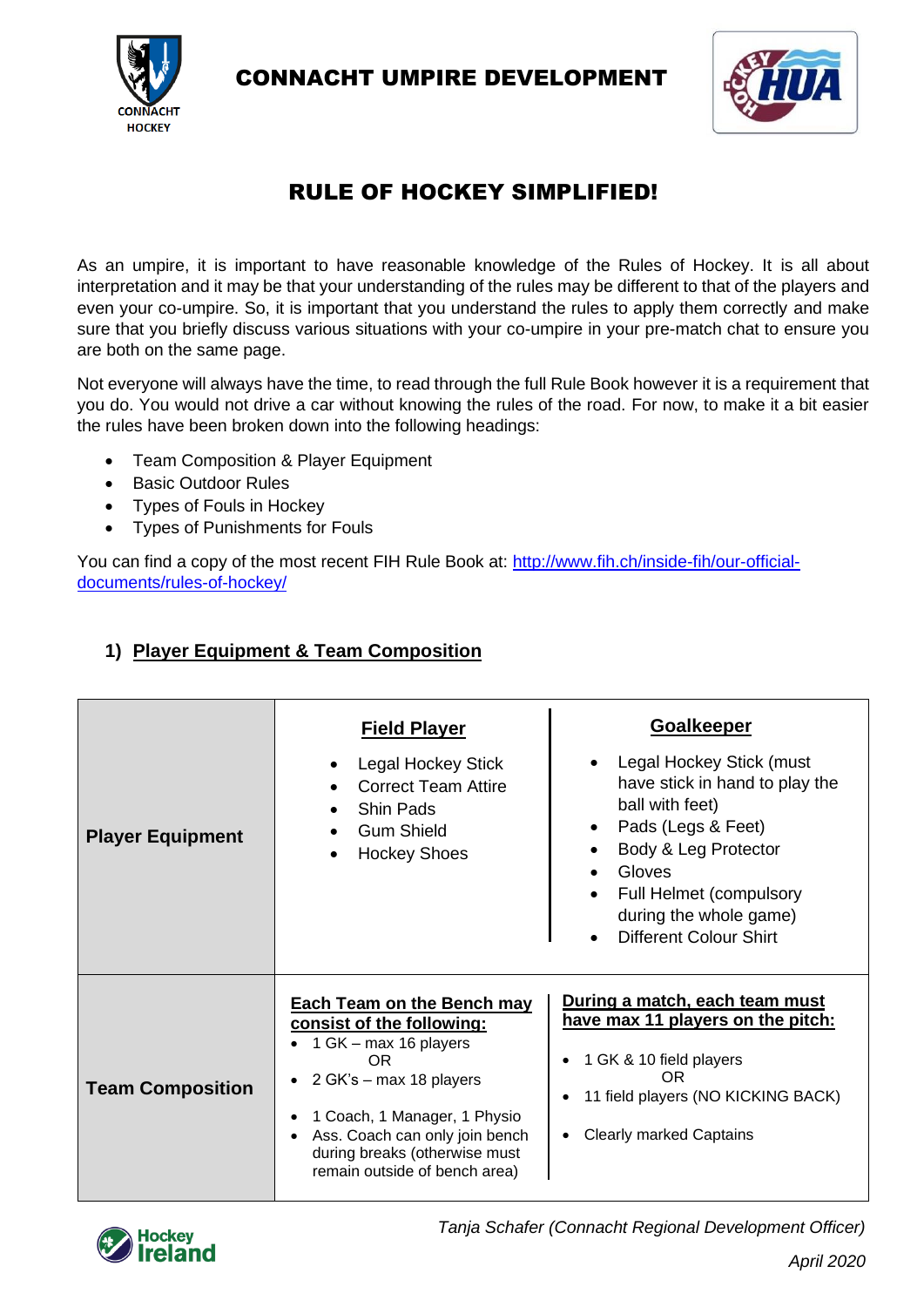

## CONNACHT UMPIRE DEVELOPMENT



### **2) Basic Outdoor Rules**

The basic outdoor rules can be summarised as:

- A player can only play with the flat part of the stick.
- A player cannot play the ball with their foot unless you are the Goalkeeper (in the circle only!). If it accidently touches a players foot but does not influence play, play may continue.
- A goal can only be scored from inside the circle arising either from a field goal, penalty corner or penalty stroke (i.e. the ball must touch an attackers stick somewhere in the circle before it goes into the goal).
- Players cannot trip, push, interfere or handle an opponent physically (semi-contact allowed only when contesting for the ball but must be fair).
- Any foul on the pitch except the circle is a Free Hit to the non-offending team.
- Any foul in the circle by the defending team is a penalty corner.
- Defenders must be 5m away from Free Hit (in 23m area, everyone must be 5m away).
- Free Hit for attackers in 23m area, ball must move 5m before it can enter the circle.

| <b>Obstruction</b>       | When ball carrier intentionally shields the ball with either stick or body to prevent<br>a defender from tackling them legally.                                                                                                                                                                       |  |
|--------------------------|-------------------------------------------------------------------------------------------------------------------------------------------------------------------------------------------------------------------------------------------------------------------------------------------------------|--|
| <b>Third-Party</b>       | When a team mate intentionally or unintentionally positions themselves between                                                                                                                                                                                                                        |  |
| <b>Obstruction</b>       | the ball and their team mate to prevent the defender from getting to the ball.                                                                                                                                                                                                                        |  |
| <b>Physical Play</b>     | Where a player either intentionally or unintentionally pushes, shoulders or use any<br>part of their body to get to the ball or to prevent another player to get to the ball.                                                                                                                         |  |
| <b>Dangerous Play</b>    | Where a player generally intentionally plays another player in an unsafe manner<br>to get to the ball (sliding tackle that takes out a player / using their stick to hit<br>another player / hitting another player). Or if a ball is lifted intentionally or<br>unintentionally into a crowded area. |  |
| <b>Playing with back</b> | Player cannot play the ball with the round part of the stick when either trying to                                                                                                                                                                                                                    |  |
| of the stick             | make a tackle, to stop or pass the ball.                                                                                                                                                                                                                                                              |  |
| <b>Hockey Stick</b>      | Player hits a ball carrier's stick either intentionally / unintentionally when trying to                                                                                                                                                                                                              |  |
| <b>Interference</b>      | make a tackle or to get to the ball.                                                                                                                                                                                                                                                                  |  |
| <b>Undercutting the</b>  | Also known as blading – intentionally undercutting the ball the make it lift during a                                                                                                                                                                                                                 |  |
| ball                     | hit (look at the position of the stick when it hits the ball - face is turned open).                                                                                                                                                                                                                  |  |

## **3) Types of Fouls in Hockey**